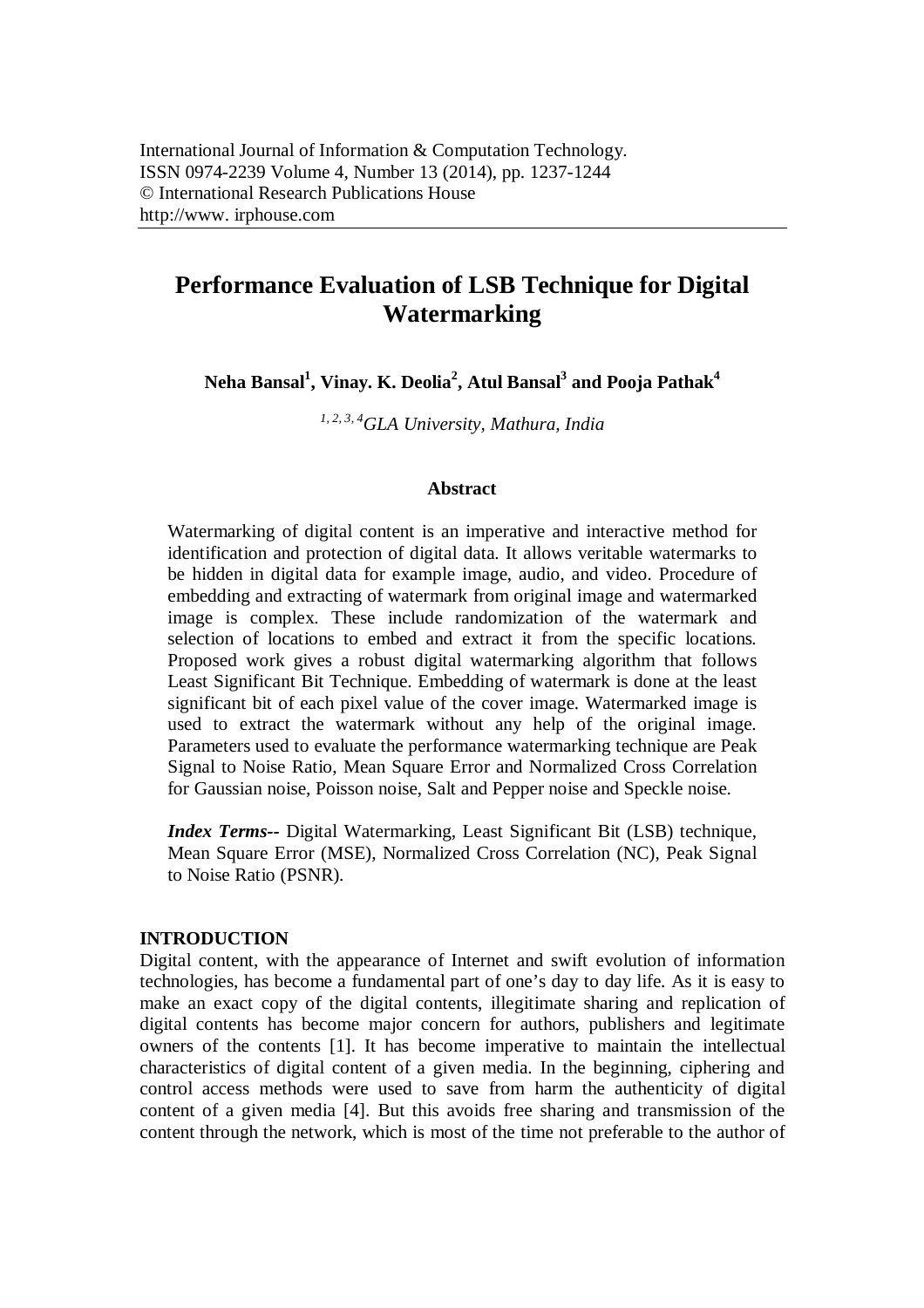the content. To deal with the crisis, digital watermark has been proposed [1]. Watermarking is the procedure of adding concealed information by modifying the pixel values of an image with least amount of perceptual interruption. A recent survey of major techniques appears in [2]. Some preferable features of valuable watermarking methods include robustness, imperceptibility and security. Imperceptibility is the measure of perceptual resemblance between the cover and watermarked signals. The watermark can be made imperceptible under untailored observation by embedding the watermark in a discreet, self-effacing manner. The strength of the watermark against manipulations is that it is robust to linear and nonlinear filtering, lossy compression, cropping and scaling. The capability of the watermark to oppose antagonistic attacks is known as Security. Attacks are not restricted to elimination of the watermark content, but they also comprise watermark falsification or estimation, collusion, and uncertainty attacks. Obviously, it is preferable to have a robust, imperceptible and secure watermarking technique [4] [10].

Visible and invisible are the broader classification of Watermarks. Visible watermark is seen with the content of the image and unauthorized removal of the same, causes' damage to the image. Example of such scheme is the IBM digital watermarking scheme for the Vatican library. Invisible watermarking is required for copyright protection specially in multimedia products. Though the Watermark modifies an image, it should not degrade the image as seen by human eye. Some of the basic requirements of a good watermark are given in [5]. Firstly, the watermark must not corrupt the image as seen by human, although the watermark has customized the digital image. Secondly, the message embedded in the watermark must not be accessible by unauthorized persons, while at the same time authoritative persons should be capable to reconstruct the watermark for ownership identification from the watermarked image. Thirdly, the watermark data embedded in the image must remain same in the digital content even when the image is subjected to various processing operations for example linear transformation and compression [14].

Invisible watermark has a broader and general application when compared to visible watermark which is generally applied for image ownership identification. The exploitation of the human psycho-visual characteristics for example visibility threshold, visual masking, and brightness adaptation defines the success of invisible data embedding in images. These imperfections of the human visual system (HVS) have been fully exploited in image bandwidth (or data rate) reductions, i. e., details of the image which cannot be seen by the human eye are not included in the encoded image for transmission and viewing. The insertion of watermark to the image data will surely damage the image, but if the embedded data has energy in the region of 30 dB or more below the peak signal energy of the image, the signature can be encoded and concealed in the image without causing perceptible interruption to the viewer [18]. If the embedding algorithm or key is made available to the computer, it can of course totally recognize the embedded data. The prime aim of data embedding can be summarized as being authenticity protection. It is unavoidable to remove the embedded data by pirates of the images. Using these data embedding schemes it is difficult to remove the embedded data by plagiarizes of the images without leaving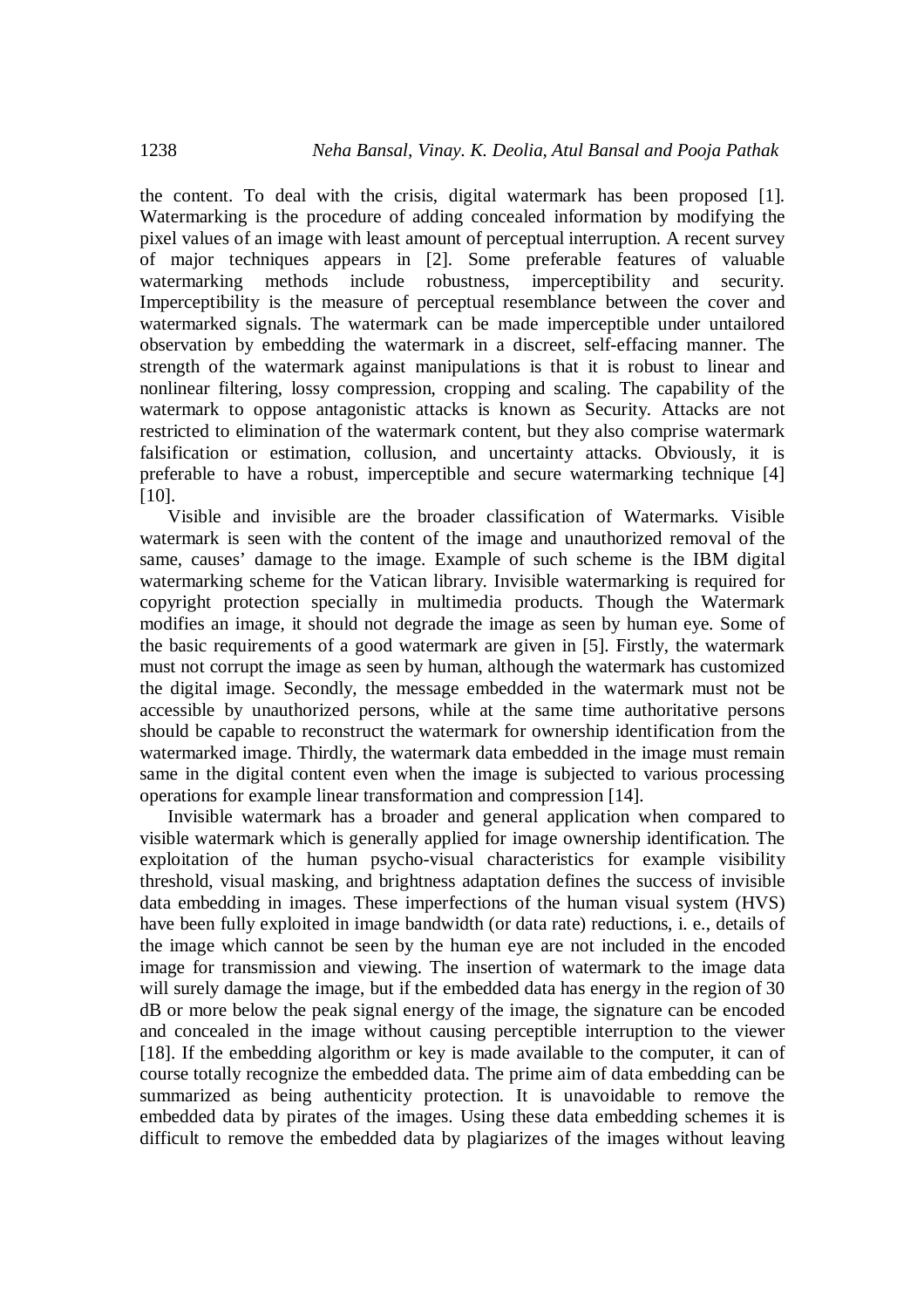some damage on the reproduced copies. This requires that the embedding schemes should be robust against interruption. An outstanding review of this feature and other issues of ownership protection can be found in [6] [7].

A robust watermarking algorithm based on LSB is used in this paper. In this method pixel values of cover image and watermark image are processed. Values of cover image pixels and watermark image pixels are converted into binary. After conversion, LSB of each pixel of cover image is replaced by each bit of watermark image. Experimental result shows the performance of the LSB watermarking technique for various attacks as Gaussian noise, Poisson noise, Salt and Pepper noise and Speckle noise in terms of Peak Signal to Noise Ratio, Mean Square Error and Normalized Cross Correlation.

This paper is organized as follows: Section II introduces the proposed approach for digital watermarking; the watermarking using LSB is shown in Section III, the simulation results are shown in Section IV, the conclusion is given in Section V.

## **PROPOSED APPROACH FOR DIGITAL WATERMARKING**

Various data embedding schemes are used for watermarking, many of which are simple to implement while others are more difficult. Embedding schemes can be freely classified into two domains; one of them works in the spatial domain and the other one works in the frequency (or transform) domain. In the spatial domain, the pixel values in arbitrarily chosen sections of the image are customized based on the watermark preferred by the author of the product [7]. In the spatial domain, during watermark embedding, host signal is not transformed. The main potencies of pixel domain methods are that they are theoretically simple and have very low computational complexities. The block diagram of a spatial-domain digital watermarking system is shown in Fig. 1 [8].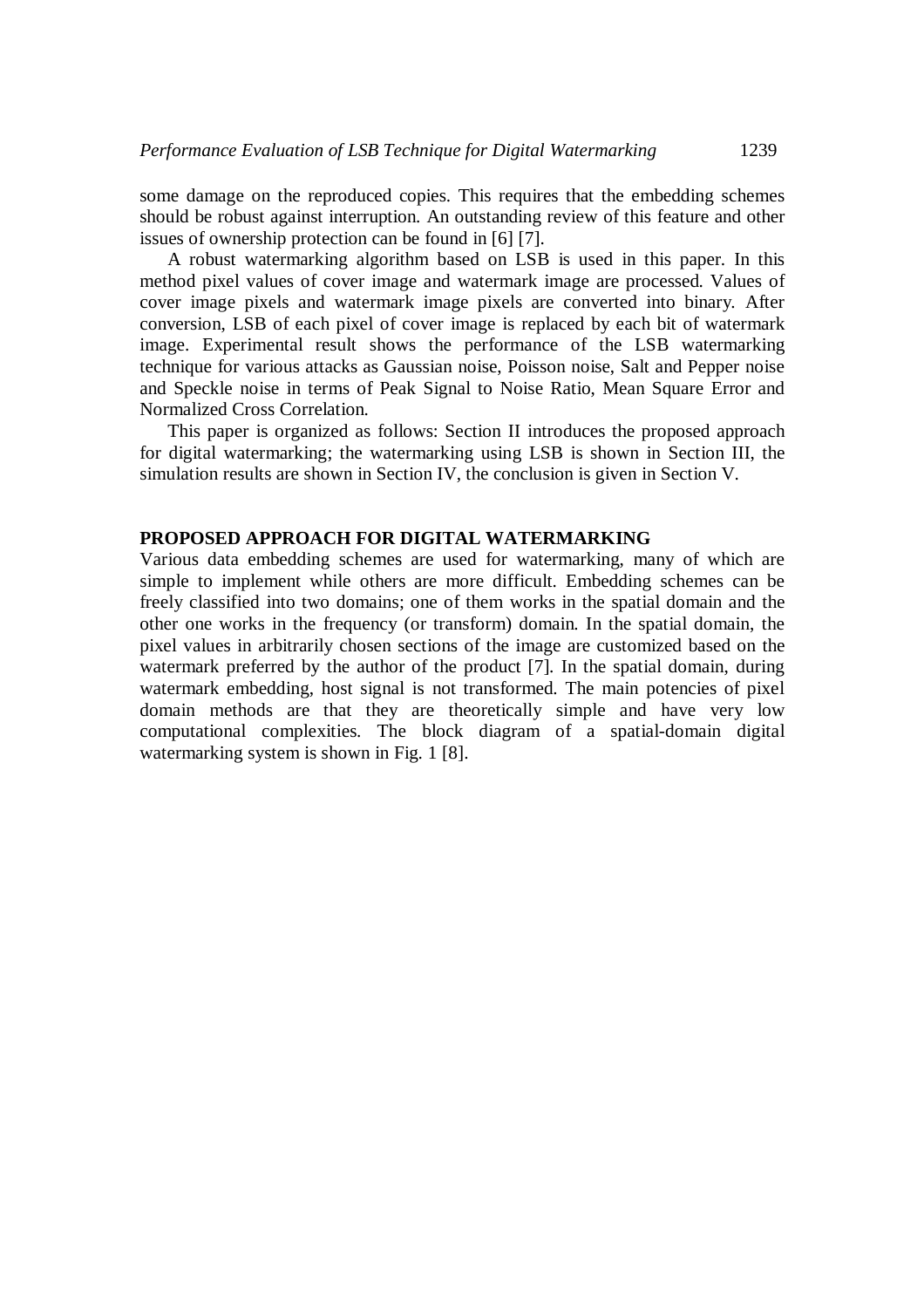

**Fig. 1. Block diagram of a spatial domain watermarking system**

## **WATERMARKING USING LSB**

In the proposed method, pixel values of cover image and watermark are converted into binary. The cover image is of size m x n and the watermark image is of size (m x n)/8. The least significant bit of each pixel of cover image is replaced by the each bit of watermark image. In this way watermark is embedded and watermarked image is obtained. The process is shown in Fig. 2.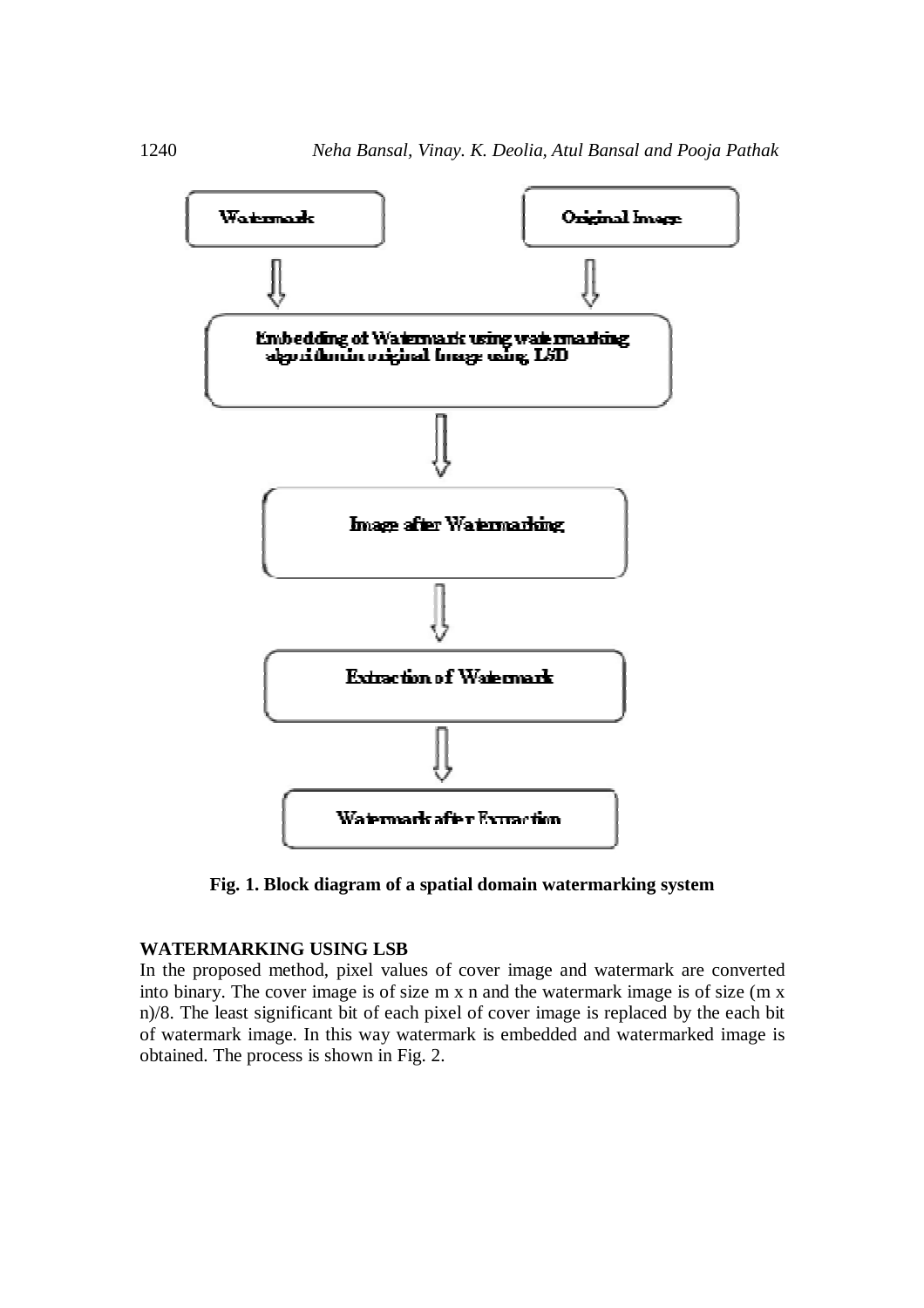

**Fig. 2. Process of LSB watermarking using 8th bit**

At extractor end, the watermark is extracted by replacing the least significant bit of the watermarked image by a zero matrix which is of equal size to the watermark.

There will be no distortion for the watermarked images because of no deviation between the images after watermarking and before watermarking. We got the result after we calculated the Normalized Cross correlation (NC) and Peak signal-to-noise ratio (PSNR). PSNR values are used to examine the excellence of the images after watermarking. The degree of excellence of regeneration in compression of image can be used as Peak signal-to-noise ratio. The PSNR values of two images K and I of size m x n is most commonly defined by the Mean Squared Error where one image is considered as a noisy approximation of the other image (Also known as, I is the cover image and K is the image after watermarking) [8]. MSE is defined as the following [9]:

$$
M \; S \; E \; = \; \frac{1}{m \; n} \sum_{i=0}^{m-1} \sum_{j=0}^{n-1} \left[ \; I \left( \; i \; , \; j \; \right) \; - \; K \; \left( \; i \; , \; j \; \right) \; \right]^2
$$

The PSNR is defined as:

$$
P \, SN \, R = 10 \log_{10} \left[ \frac{M \, A \, X^2}{M \, S \, E} \right]
$$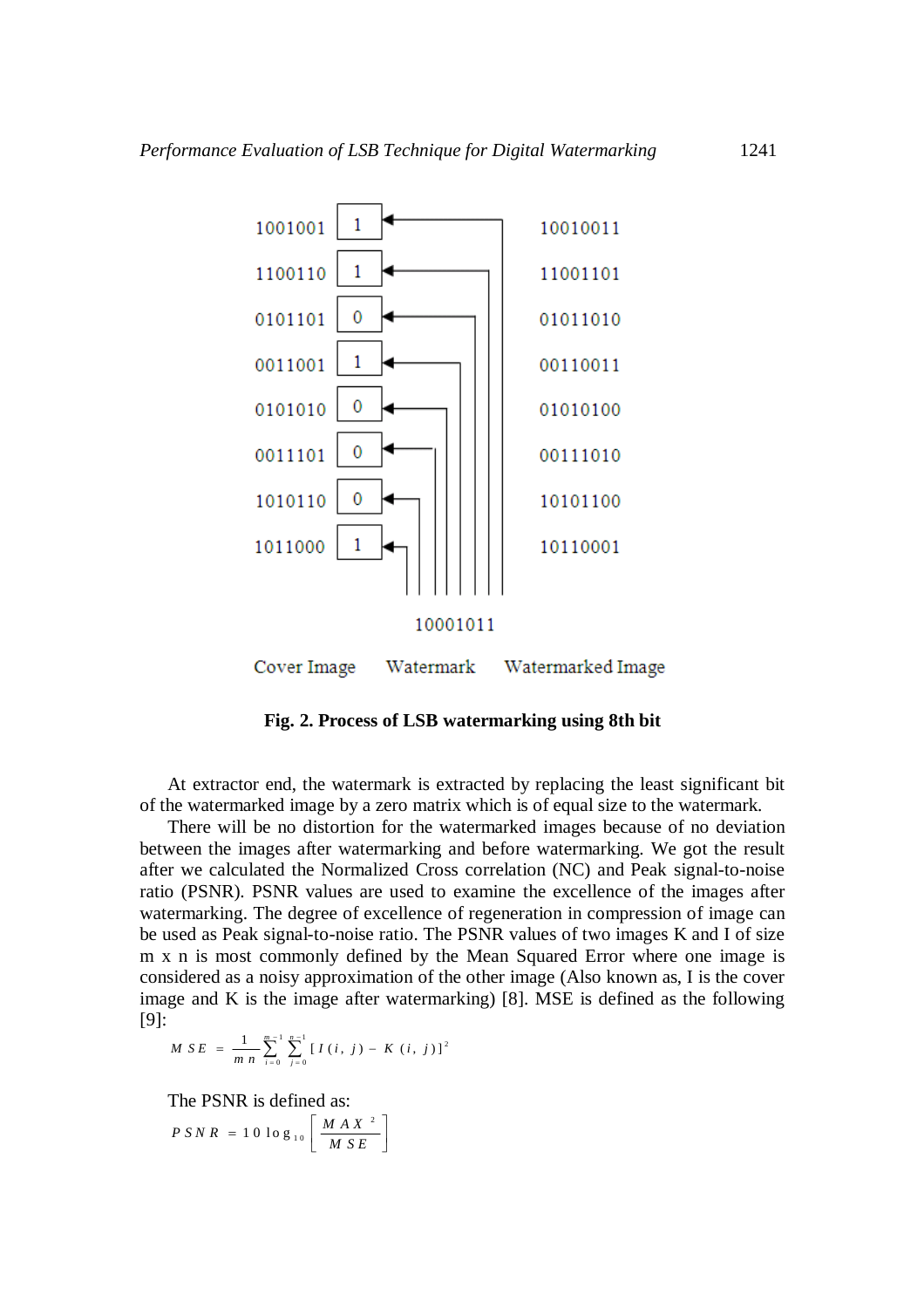and the NC is defined as:

$$
NC = \frac{P \cdot Q}{R} \quad P = \sum_{i=0}^{m-1} \sum_{j=0}^{n-1} [M(i, j)M' (i, j)]
$$
  

$$
Q = \sqrt{\sum_{i=0}^{m-1} \sum_{j=0}^{n-1} M(i, j)^2} \quad R = \sqrt{\sum_{i=0}^{m-1} \sum_{j=0}^{n-1} M' (i, j)^2}
$$

Where  $M(i, j)$  is the actual watermark,  $M'(i, j)$  is the watermark after extraction and the size of the watermark is m x n.

Typical values for the PSNR are between 30dB and 40dB. If the watermarked image has PSNR deviation more than 30, it is difficult to detect the deviation between the cover image and image after watermarking by the human eyes [8] [9]. In this paper performance is evaluated for four attacks which are Gaussian noise, Poisson noise, Salt and Pepper noise and Speckle noise.

## **SIMULATION RESULTS**

In this section, the simulation results are shown for images before watermarking, after watermarking and watermark after extraction by calculating the values of MSE, PSNR and NC parameters. Image quality can be compared by using the values of MSE and PSNR. This parameter is used to examine the superiority between the Images before watermarking and after watermarking.





**Cover Image Watermark Image Watermarked** 



**Image without noise**



**With Gaussian Noise**





**With Poisson Noise With Salt and Pepper Noise With Speckle Noise**



**Fig. 3. Watermarking results using 8th bit**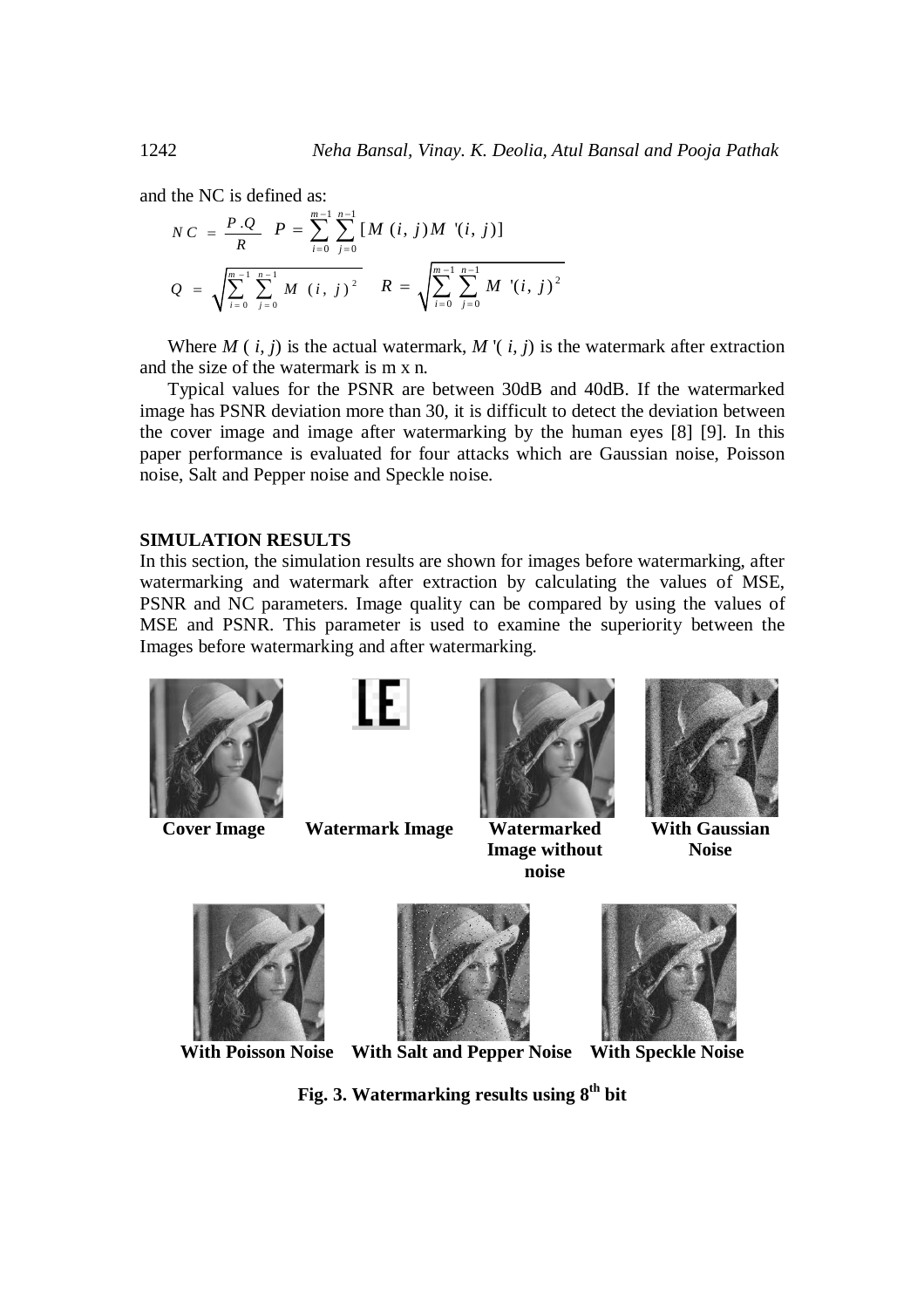| Attacks/<br><b>Parameters</b> | Without<br>any | Gaussian<br>attack | <b>Poisson</b><br>attack | Salt &<br>Pepper | <b>Speckle</b><br>attack |
|-------------------------------|----------------|--------------------|--------------------------|------------------|--------------------------|
|                               | attack         |                    |                          | attack           |                          |
| <b>MSE</b>                    | 0.0041         | 638.1393           | 107.5751                 | 962.566          | 553.9072                 |
| PSNR (db)                     | 165.8081       | 46.2397            | 64.0434                  | 42.1292          | 47.6553                  |
| NC.                           |                | 0.6696             | 0.7796                   | 0.9891           | 0.733                    |

**TABLE I MSE, PSNR AND NC VALUES FOR VARIOUS ATTACKS**

## **CONCLUSION**

LSB based digital watermarking scheme is used in this work. The simulation result illustrates that the proposed watermarking algorithm preserves the superiority of the image after watermarking for Gaussian attack, Poisson attack, Salt and Pepper attack and Speckle attack. The values of Peak signal-to-noise ratio (PSNR) and Normalized Cross correlation (NC) are used to evaluate the proposed watermarking algorithm. Therefore, watermark can be inserted inside the image by using this digital watermarking algorithm. In the proposed algorithm, the size of watermark is very small. Large images can be taken as a watermark for future work.

## **ACKNOWLEDGEMENT**

The authors gratefully acknowledge the support of Prof. T. N. Sharma, Head ECE Department, Prof. A. S. Jalal, Head CEA Department and Dr. Sanjay Maurya, Associate Professor, EN Department, GLA University Mathura for their contribution in this work.

## **REFERENCES**

- [1] C. Y. Chang and S. J. Su, "The Application of a Full Counterpropagation Neural Network to Image Watermarking", IEEE (2005), pp. 993-998.
- [2] Wai C. Chu, "DCT-Based ImageWatermarking Using Subsampling", IEEE TRANSACTIONS ON MULTIMEDIA, VOL. 5, NO. 1, MARCH 2003, pp. 34-38.
- [3] Chih-Wei Tang and Hsueh-Ming Hang, "A Feature-Based Robust Digital Image Watermarking Scheme", IEEE TRANSACTIONS ON SIGNAL PROCESSING, VOL. 51, NO. 4, APRIL 2003, pp. 950-959.
- [4] Maher EL'ARBI, Chokri BEN AMAR and Henri NICOLAS, "Video Watermarking Based On Neural Networks", IEEE(2006), pp. 1577-1580.
- [5] J. J. K. O'Ruanaidh et al., "Watermarking digital images for copyright protection", IEEE Proc. Vis. Image Signal Process., Vol. 143, 1996, pp. 250- 256.
- [6] M. D. Swanson, M. Kobayashi and A. H. Tewfik, "Multimedia dataembedding and watermarking techniques", IEEE Proc., Vol. 86, 1998, pp.